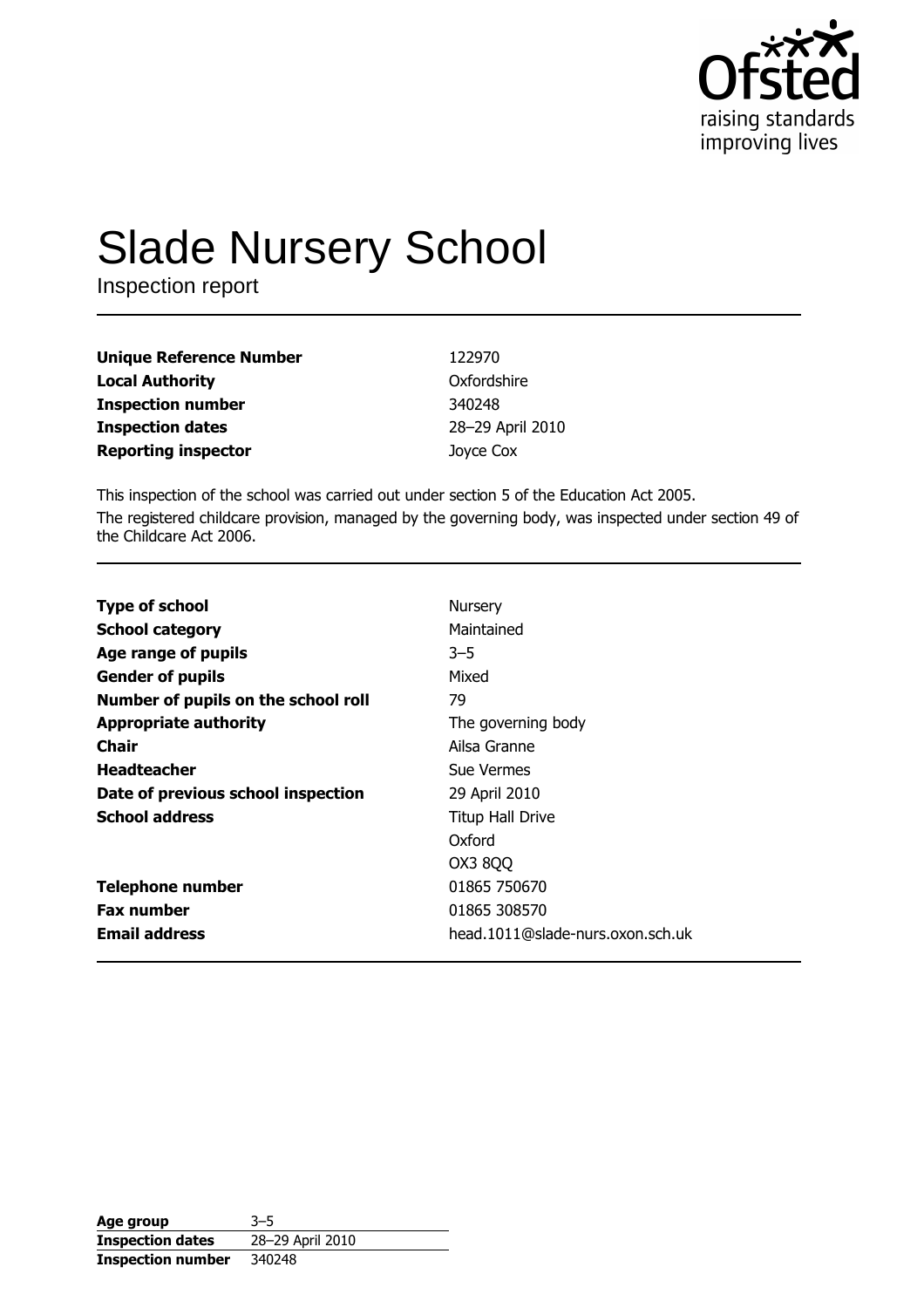Number of children on roll in the registered childcare provision Date of last inspection of registered childcare provision

Not previously inspected

The Office for Standards in Education, Children's Services and Skills (Ofsted) regulates and inspects to achieve excellence in the care of children and young people, and in education and skills for learners of all ages. It regulates and inspects childcare and children's social care, and inspects the Children and Family Court Advisory Support Service (Cafcass), schools, colleges, initial teacher training, work-based learning and skills training, adult and community learning, and education and training in prisons and other secure establishments. It rates council children's services, and inspects services for looked after children, safequarding and child protection.

Further copies of this report are obtainable from the school. Under the Education Act 2005, the school must provide a copy of this report free of charge to certain categories of people. A charge not exceeding the full cost of reproduction may be made for any other copies supplied.

If you would like a copy of this document in a different format, such as large print or Braille, please telephone 08456 404045, or email enquiries@ofsted.gov.uk.

You may copy all or parts of this document for non-commercial educational purposes, as long as you give details of the source and date of publication and do not alter the documentation in any way.

Royal Exchange Buildings St Ann's Square Manchester M2 7LA T: 08456 404045 Textphone: 0161 618 8524 E: enquiries@ofsted.gov.uk W: www.ofsted.gov.uk © Crown copyright 2010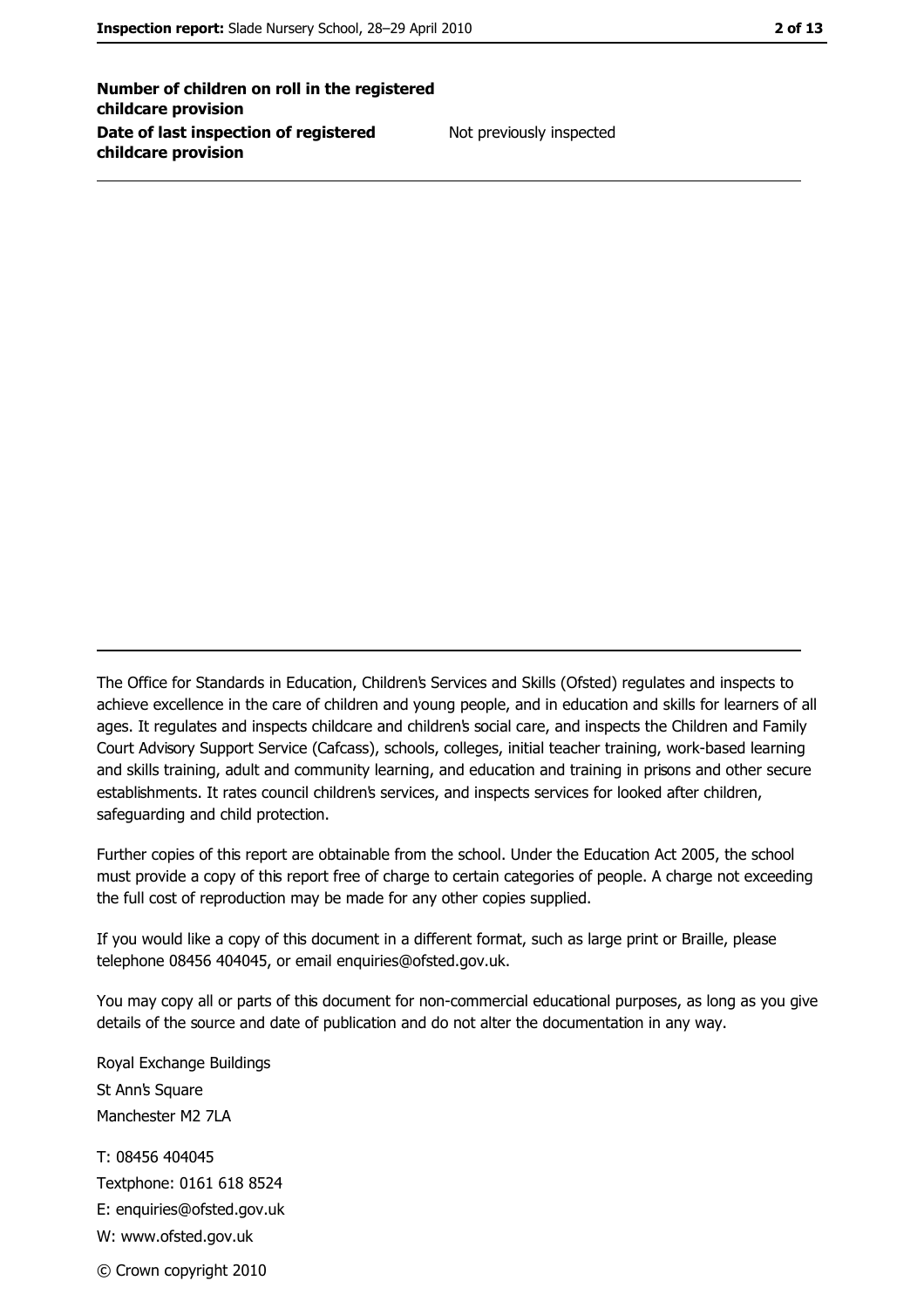# **Introduction**

This inspection was carried out by two additional inspectors. They observed the teachers, practitioners and teaching assistants in both the indoor and outdoor learning areas, for a total of around four hours. Inspectors talked to children, governors, staff, parents and carers as well as other professionals engaged in the centre's work. They observed both the maintained and the day nurseries' work in detail and looked at safeguarding procedures, children's records, development planning, governing body minutes and the 50 questionnaires submitted by parents and carers.

The inspection team reviewed many aspects of the centre's work. It looked in detail at the following:

- how successfully adults develop and extend children's communication and language  $\blacksquare$ development
- how effectively adults build on what they know about the children to enrich their  $\blacksquare$ learning experiences
- how successfully the Nursery and Children's Centre delivers early childhood  $\blacksquare$ education and services for children under five and their families.

# Information about the school

This setting comprises a maintained nursery for children aged between three and four years who mostly attend part time and a day nursery which opens from 8 am to 6 pm every weekday to provide full day care for children from birth to five years for 49 weeks of the year.

Just under half of the children come from a wide range of minority ethnic backgrounds and speak first languages other than English. The main other home languages are Urdu and Polish. About a quarter of the children are at an early stage of speaking English. A small number of children have special educational needs and/or disabilities. The main areas of need are speech, language and communication, emotional and behavioural difficulties and autism.

The Slade Nursery School is part of several different partnerships. Since 2007 the governors have managed the Slade and Headington Children's Centre which is led by the headteacher and provides a range of extended services to young children and their families. The whole of the site, which encompasses primary school, nursery school and children's centre, youth and community centres, is currently being rebuilt into an integrated schools and community facility.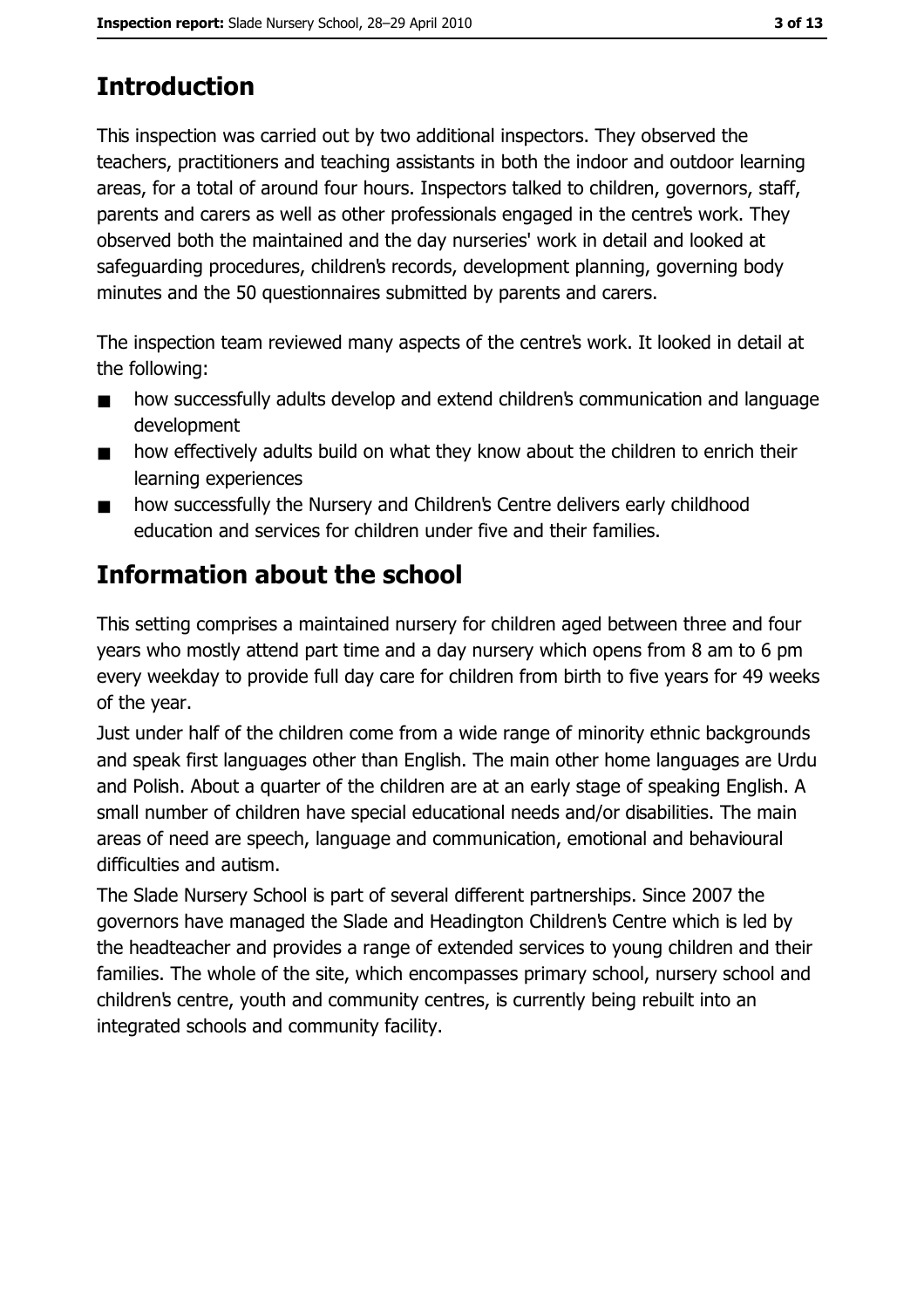Inspection grades: 1 is outstanding, 2 is good, 3 is satisfactory, and 4 is inadequate Please turn to the glossary for a description of the grades and inspection terms

# **Inspection judgements**

## Overall effectiveness: how good is the school?

#### The school's capacity for sustained improvement

## **Main findings**

This is a good Nursery and Children's Centre. It has several outstanding features. Adults provide a stimulating learning environment and consequently all children make good progress from their many and varied starting points. The good practice identified at the previous inspection has been improved further as the centre has developed and expanded the services it provides. One of the main reasons for this sustained improvement is the inspired leadership and drive of the headteacher. Together with all the staff, she cares deeply about the education and development of all the children and is constantly looking for ways to improve even further. Induction procedures are sensitively and thoughtfully carried out which ensures every child settles quickly and happily and develops good attitudes to working and playing. Behaviour is excellent and learning takes place in a happy and harmonious atmosphere. A key feature of this setting is the exemplary care it offers, not just to children but also to their families. Safeguarding procedures are robust and ensure all children are safe and secure. Staff work extremely closely with parents and carers and a range of outside agencies to ensure that all children achieve well in all the areas of learning.

Teaching is good and all staff are totally committed to improving their expertise through training. A new method of tracking children's progress has been introduced and staff use this information to plan effectively children's future learning throughout both the day and maintained nurseries. The way staff interact with children to extend their language, learning and play varies and is an area for improvement. The wealth of activities offered to the children in both nurseries succeeds in stimulating their curiosity and extending their learning. Children love the frequent visits to interesting places like the bluebell woods and exciting events such as maypole dancing and hatching ducklings. Many visitors bring art or animals to the setting which enrich the children's learning and give them a sense of wonder about the world. Children are encouraged to make decisions about what they are going to learn which enables them to grow in confidence. All groups of children thoroughly enjoy their learning and achieve well.

The development of the school and the expansion of the centre and the extended services have necessitated many changes in the way the centre is organised. These changes have been managed with considerable skill and empathy by the headteacher. Everyone is looking forward to their new building and morale is high because there is a great emphasis on teamwork. Children's best interests are central to any decisions taken and hence there is a good capacity for further improvement.

## What does the school need to do to improve further?

| 2 |  |
|---|--|
| 2 |  |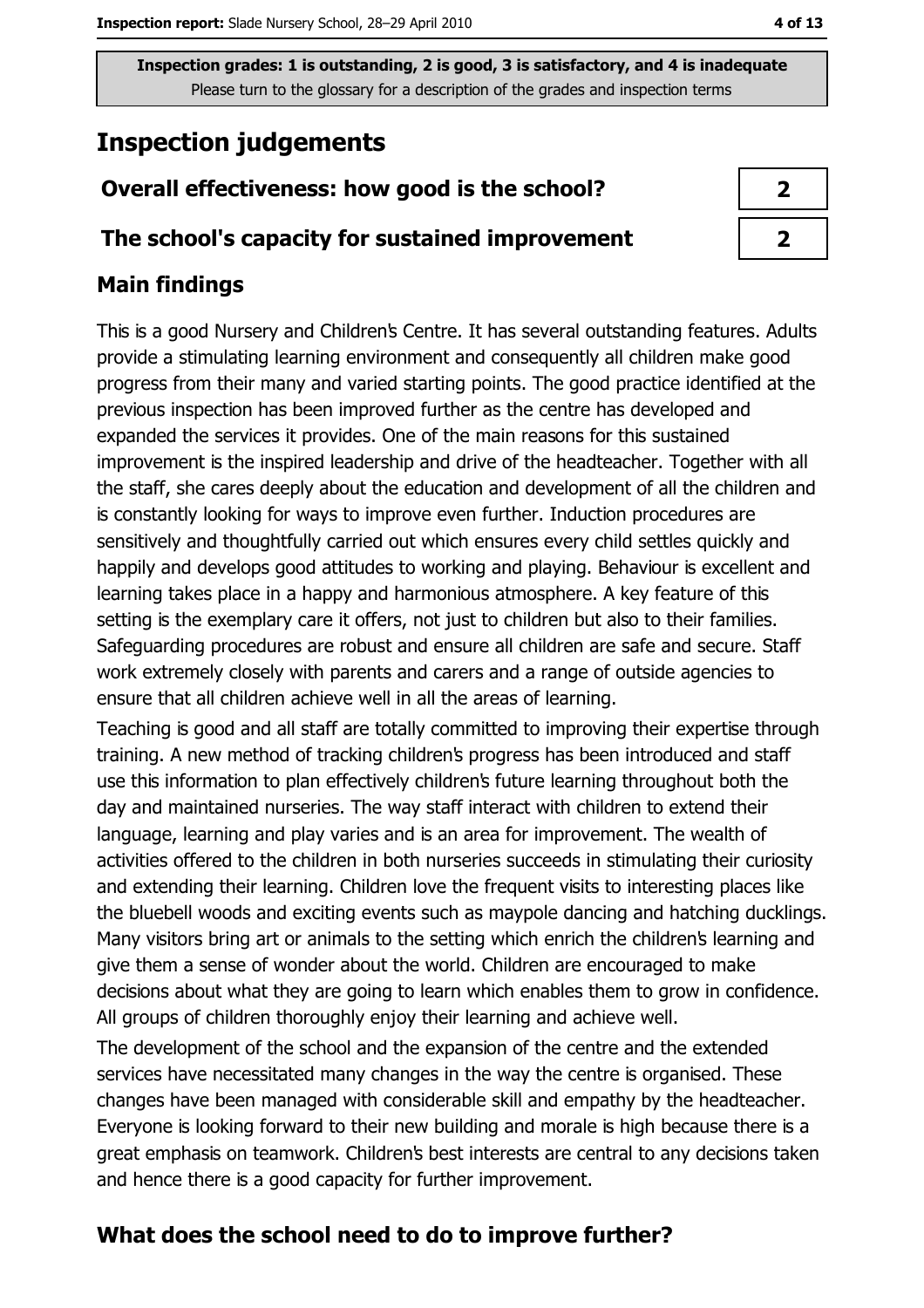Inspection grades: 1 is outstanding, 2 is good, 3 is satisfactory, and 4 is inadequate Please turn to the glossary for a description of the grades and inspection terms

Raise the quality of teaching even further, to make much of it outstanding, by making sure that all adults seize every opportunity to engage and interact with the children to extend their language, learning and play.

#### **Outcomes for individuals and groups of children**

Children love coming to the nurseries and eniov every minute they are there. 'I struggle to get her to stay off when she's ill,' wrote one parent. There is a highly appropriate emphasis on developing children's social skills when they first start so that all children are ready to learn. Staff are very skilled at knowing how much support each child needs to take them forward. For instance, children swinging on the monkey bars are gently supported for a few times before they eventually complete the task unaided. Because the needs of every child are so well known by their 'Key Person', all achieve well. By the time they leave, children from all backgrounds have made good progress from their starting points which, in many cases, are below those typical of three-year-olds. Most children attain the expected levels for their age on entry to their Reception classes. Bilingual staff ensure those children at an early stage of learning English are supported at all times with a good range of high guality resources and practical activities to aid new learning. Sensitive, loving support for those children with complex behavioural and learning needs ensures they also make good progress. Mealtimes for children who stay all day are used well to stimulate learning as well as social skills because adults gently encourage the children to discuss their food preferences, instead of just reaching for what they want.

Children feel safe because the environment both inside and outside is well protected and there is always a trusted, smiling adult to turn to if they have any worries. They love all the many chances to be healthy, such as choosing healthy foods at snack time and developing physical skills by climbing, running and digging in the garden. In this safe, supportive environment, children quickly develop good personal skills. Babies and toddlers in the day care setting are in family groups so they have great fun and quickly become independent when working and playing alongside older children. There are many chances for them to rest in the sleep room or engage in quieter play and their all important 'Key Person' is never far away for reassurance and cuddles. Children from all backgrounds play well together, behave exceptionally well and take turns and share nicely. Older children happily support younger ones in their learning and play. They develop good spiritual, moral, social and cultural qualities as staff celebrate various customs and festivals. These events promote children's self esteem and pride in their own backgrounds. Although attendance is not statutory the centre does everything it possibly can to encourage parents and carers to bring their children regularly. The wide range of basic skills the children learn, together with their good personal and social development, means they are well prepared for their Reception classes.

These are the grades for children's outcomes

**Outcomes for children in the Early Years Foundation Stage** 

 $\overline{2}$ 

 $\overline{\mathbf{2}}$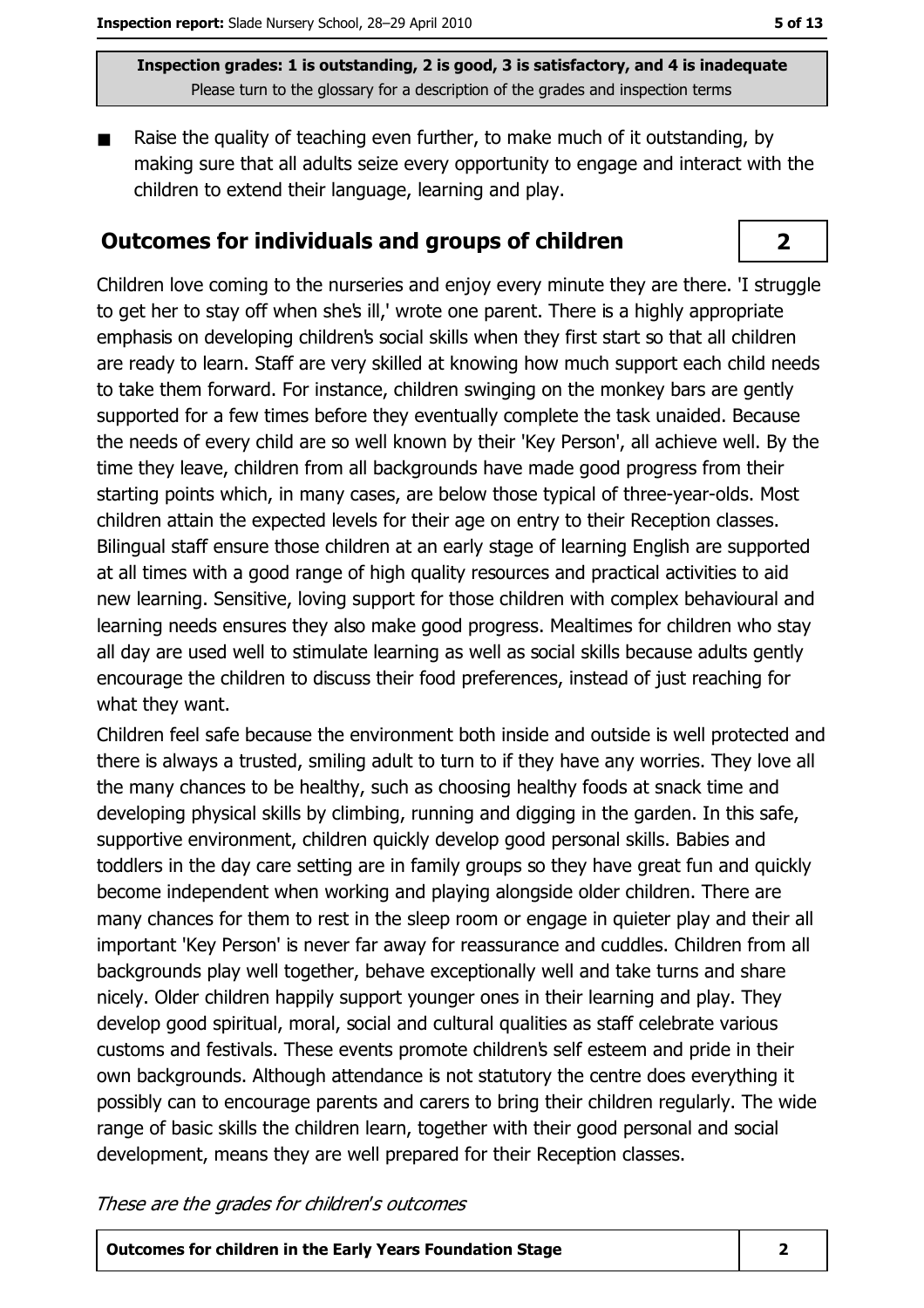| Inspection grades: 1 is outstanding, 2 is good, 3 is satisfactory, and 4 is inadequate<br>Please turn to the glossary for a description of the grades and inspection terms |                         |
|----------------------------------------------------------------------------------------------------------------------------------------------------------------------------|-------------------------|
| Children's achievement and the extent to which they enjoy their learning                                                                                                   | $\overline{\mathbf{2}}$ |
| Taking into account:<br>Children's attainment <sup>1</sup>                                                                                                                 | 3                       |
| The quality of children's learning and their progress                                                                                                                      | $\mathcal{P}$           |
| The quality of learning for children with special educational needs and/or<br>disabilities and their progress                                                              | 2                       |
| The extent to which children feel safe                                                                                                                                     | $\overline{2}$          |
| <b>Children's behaviour</b>                                                                                                                                                | 1                       |
| The extent to which children adopt healthy lifestyles                                                                                                                      | $\overline{\mathbf{2}}$ |
| The extent to which children contribute to the school and wider community                                                                                                  | $\overline{\mathbf{2}}$ |
| The extent to which children develop skills that will contribute to their future<br>economic well-being                                                                    | $\overline{2}$          |
| Taking into account:<br>Children's attendance <sup>1</sup>                                                                                                                 | 3                       |
| The extent of children's spiritual, moral, social and cultural development                                                                                                 | 2                       |

#### How effective is the provision?

A wide range of exciting and inviting activities interest and motivate the children to investigate and explore both indoors and outdoors. The excellent relationships and partnerships the centre has established in the local area enables children to experience, for example, regular visits to a Forest School. A myriad of exciting activities is planned for children to enjoy. These include planting seeds in the attractive outdoor area, practising maypole dancing, making jam tarts, caring for George the duckling and Brian and Bob the guinea pigs and selling flowers in Fred's Flower Shop. Children with specific difficulties are sensitively supported by a highly competent adult who ensures they benefit from quiet sessions away from the bustle and noise as well as working alongside other children when appropriate. Staff observe children carefully and record their development diligently. This occurs across all areas of learning so their records are comprehensive. Some staff are more skilled than others at using assessment information to ensure their conversations and interactions move children's learning and development further. The quality of care, guidance and support is exceptionally high. The welfare needs of all children are met extremely well. Induction arrangements into both the day care and the maintained nurseries are of a high quality. Adults excel at ensuring children and parents and carers feel welcomed, loved and valued at all times. One parent writes, 'I love my child's key person as I think she's the kind of human who really enjoys her job and gives her heart into what she's doing."

The grades for attainment and attendance are: 1 is high; 2 is above average; 3 is broadly average; and 4 is low.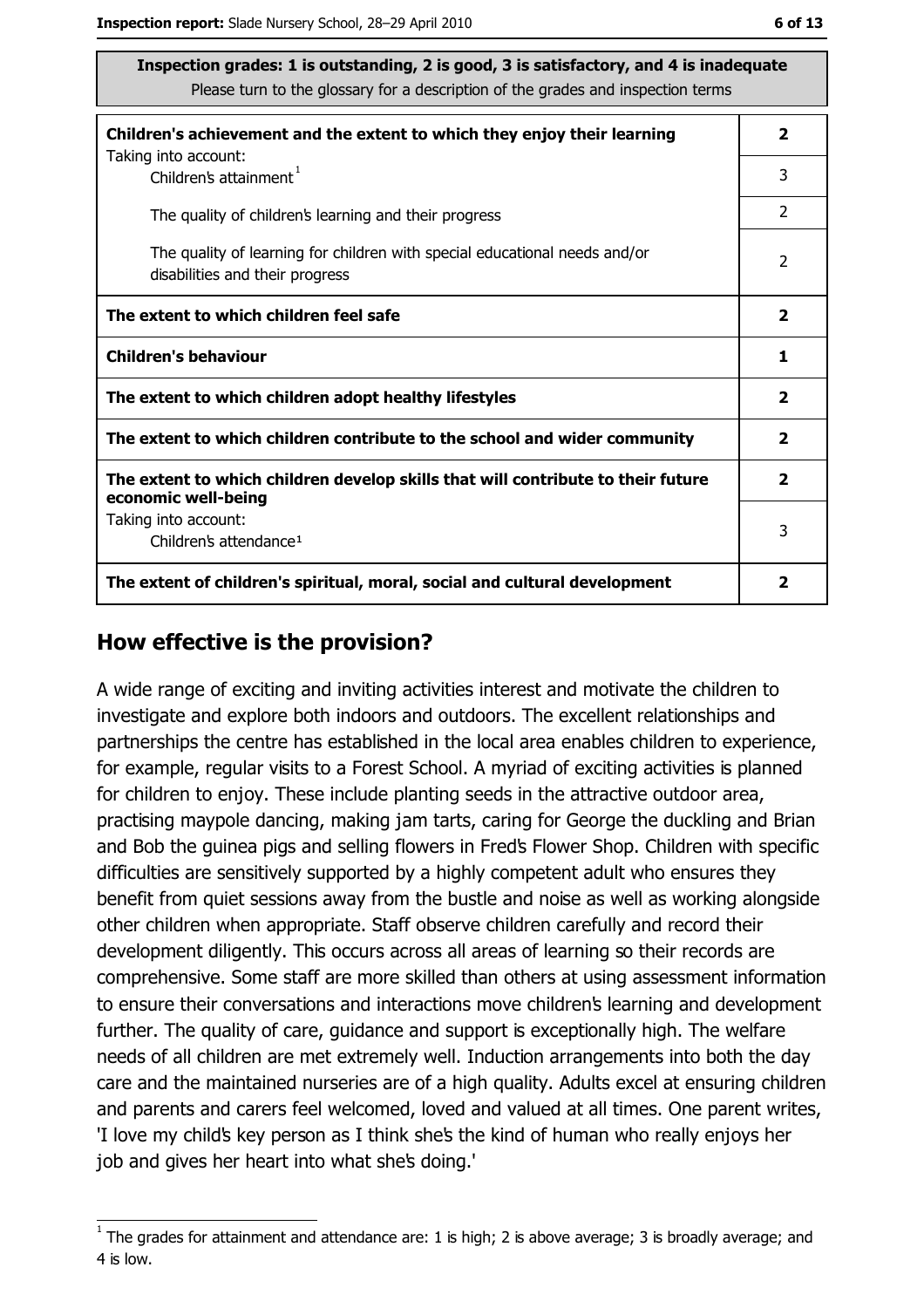Inspection grades: 1 is outstanding, 2 is good, 3 is satisfactory, and 4 is inadequate Please turn to the glossary for a description of the grades and inspection terms

These are the grades for the quality of provision

| The quality of provision in the Early Years Foundation Stage                                                  |   |
|---------------------------------------------------------------------------------------------------------------|---|
| The quality of teaching                                                                                       |   |
| Taking into account:<br>The use of assessment to support learning                                             |   |
| The extent to which the curriculum meets children's needs, including, where<br>relevant, through partnerships | 7 |
| The effectiveness of care, guidance and support                                                               |   |

#### How effective are leadership and management?

The headteacher works tirelessly to promote high standards and strives for excellence at all times. Her vision for the future of the centre is shared by all the staff and governors. There have been significant improvements since the last inspection in terms of provision and development of staff expertise. This is testament to the commitment and dedication of all to further improvement. Governors and staff are rigorous in ensuring that children are safe and secure and all statutory requirements regarding safeguarding and child protection are met. Governors are extremely supportive and are fully involved in decision making and increasingly monitoring the centre's work. There are equal opportunities for every child and there is no discrimination. As a result all children achieve equally well. The centre has excellent relationships with parents and the local community and works very hard to break down any potential barriers. Effective outreach services, such as regular mother and toddler meetings, mean that the parent/centre partnerships are established from the time the children are born. There is a clear understanding of community cohesion and staff ensure children learn about other children's faiths and cultures. Staff have good plans in hand to provide links with children in other parts of the world.

These are the grades for leadership and management

| The effectiveness of leadership and management in the Early Years Foundation<br><b>Stage</b>                                                                        | 2 |
|---------------------------------------------------------------------------------------------------------------------------------------------------------------------|---|
| The effectiveness of leadership and management in embedding ambition and<br>driving improvement                                                                     |   |
| Taking into account:<br>The leadership and management of teaching and learning                                                                                      |   |
| The effectiveness of the governing body in challenging and supporting the<br>school so that weaknesses are tackled decisively and statutory responsibilities<br>met |   |
| The effectiveness of the school's engagement with parents and carers                                                                                                |   |
| The effectiveness of partnerships in promoting learning and well-being                                                                                              |   |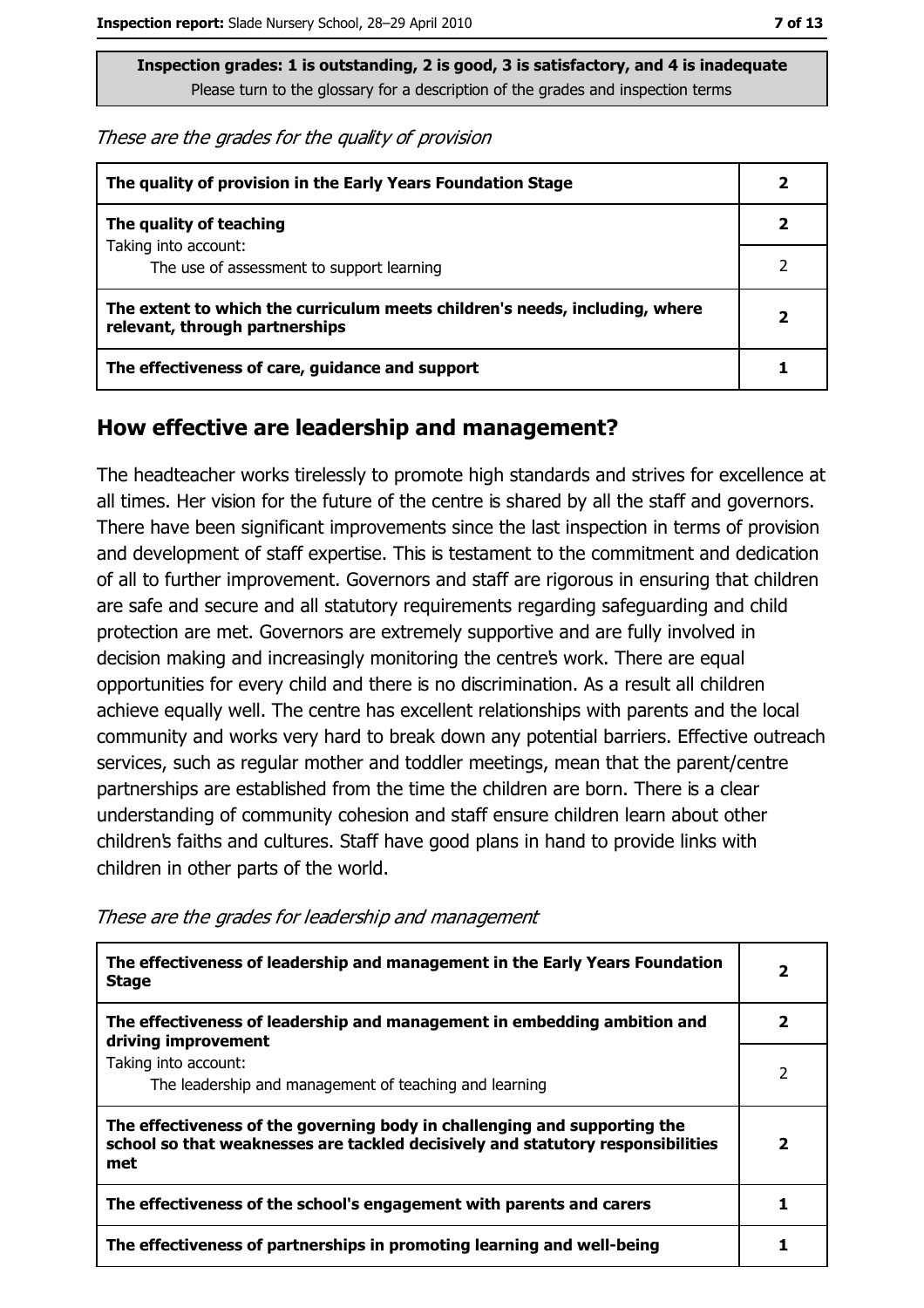| Inspection grades: I is outstanding, Z is good, S is satisfactory, and 4 is inadequate<br>Please turn to the glossary for a description of the grades and inspection terms |   |
|----------------------------------------------------------------------------------------------------------------------------------------------------------------------------|---|
| The effectiveness with which the school promotes equality of opportunity and<br>tackles discrimination                                                                     | 2 |
| The effectiveness of safeguarding procedures                                                                                                                               | 2 |
| The effectiveness with which the school promotes community cohesion                                                                                                        | 2 |
| The effectiveness with which the school deploys resources to achieve value for<br>money                                                                                    | 2 |

#### **Views of parents and carers**

A good number of the parents and carers responded to the Ofsted questionnaire. All of these parents and carers feel that the centre is led and managed effectively and that their children are kept very safe. All parents and carers are happy with their children's experiences. A very small number of parents raised concerns but there were no issues which were relevant to the centre as a whole. Parents' individual concerns were summarised and reported to the headteacher without identifying any individual. Inspectors agree wholeheartedly with the parents' and carers' very positive views.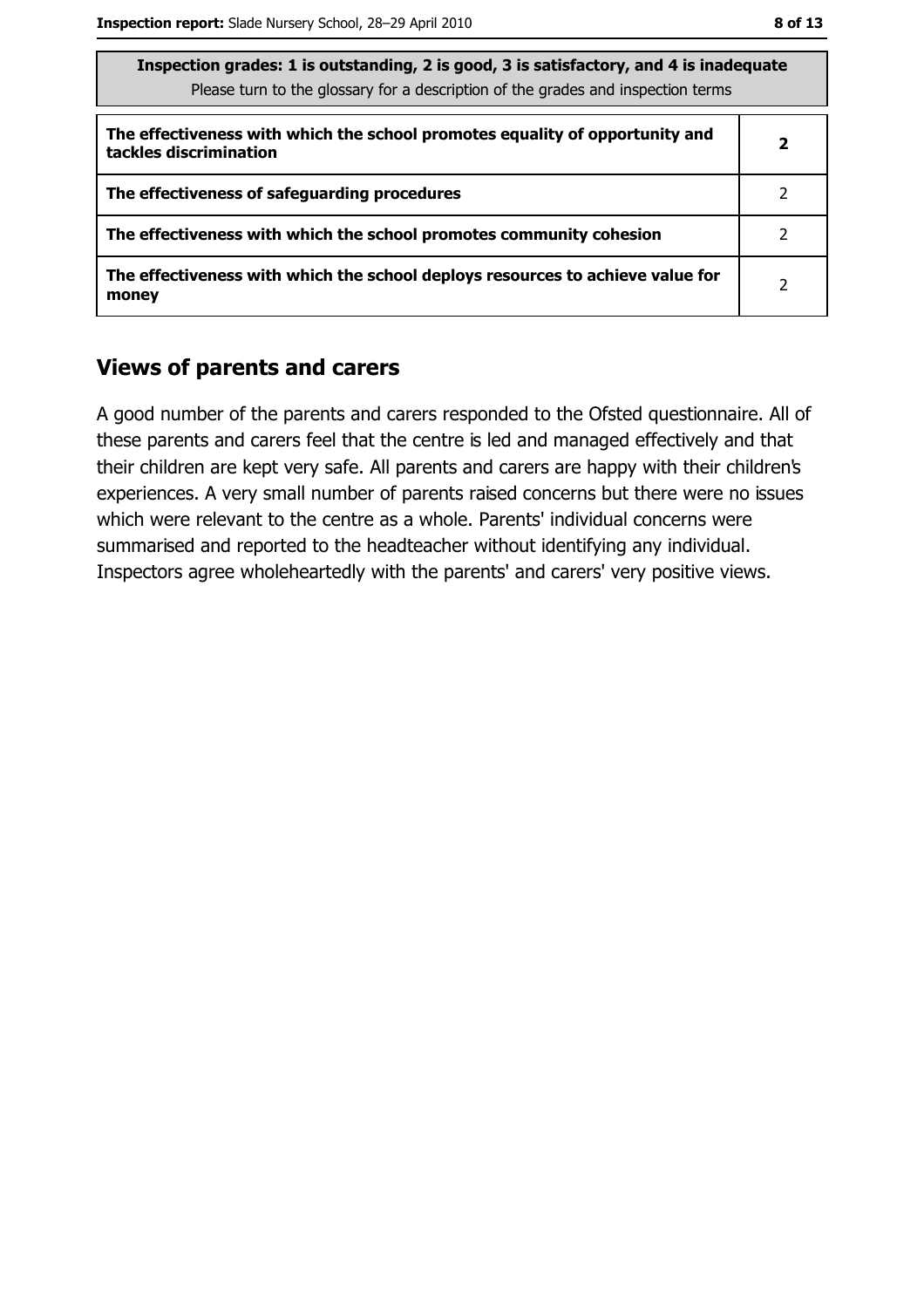#### Responses from parents and carers to Ofsted's questionnaire

Ofsted invited all the registered parents and carers of children registered at The Slade Nursery and Children's Centre to complete a questionnaire about their views of the school.

In the questionnaire, parents and carers were asked to record how strongly they agreed with 13 statements about the school.

The inspection team received 50 completed questionnaires by the end of the on-site inspection. In total, there are 81 children registered at the school.

| <b>Statements</b>                                                                                                                                                                                                                                       | <b>Strongly</b><br><b>Agree</b> |               | <b>Agree</b> |               | <b>Disagree</b> |                | <b>Strongly</b><br>disagree |               |
|---------------------------------------------------------------------------------------------------------------------------------------------------------------------------------------------------------------------------------------------------------|---------------------------------|---------------|--------------|---------------|-----------------|----------------|-----------------------------|---------------|
|                                                                                                                                                                                                                                                         | <b>Total</b>                    | $\frac{1}{2}$ | <b>Total</b> | $\frac{0}{0}$ | <b>Total</b>    | $\frac{0}{0}$  | <b>Total</b>                | $\frac{1}{2}$ |
| My child enjoys school                                                                                                                                                                                                                                  | 38                              | 76            | 12           | 24            | $\mathbf 0$     | 0              | 0                           | 0             |
| The school keeps my child<br>safe                                                                                                                                                                                                                       | 36                              | 72            | 14           | 28            | $\mathbf 0$     | 0              | 0                           | 0             |
| The school informs me<br>about my child's progress                                                                                                                                                                                                      | 35                              | 70            | 15           | 30            | $\mathbf 0$     | 0              | 0                           | 0             |
| My child is making enough<br>progress at this school                                                                                                                                                                                                    | 27                              | 54            | 22           | 44            | $\mathbf{1}$    | 2              | 0                           | 0             |
| The teaching is good at this<br>school                                                                                                                                                                                                                  | 26                              | 52            | 23           | 46            | 0               | 0              | 0                           | 0             |
| The school helps me to<br>support my child's learning                                                                                                                                                                                                   | 25                              | 50            | 24           | 48            | $\mathbf{1}$    | $\overline{2}$ | 0                           | $\mathbf 0$   |
| The school helps my child to<br>have a healthy lifestyle                                                                                                                                                                                                | 24                              | 48            | 24           | 48            | $\mathbf{1}$    | $\overline{2}$ | 0                           | $\mathbf 0$   |
| The school makes sure that<br>my child is well prepared for<br>the future (for example<br>changing year group,<br>changing school, and for<br>children who are finishing<br>school, entering further or<br>higher education, or<br>entering employment) | 24                              | 48            | 23           | 46            | $\mathbf{1}$    | $\overline{2}$ | 0                           | $\bf{0}$      |
| The school meets my child's<br>particular needs                                                                                                                                                                                                         | 23                              | 46            | 26           | 52            | $\mathbf 0$     | 0              | $\Omega$                    | $\bf{0}$      |
| The school deals effectively<br>with unacceptable behaviour                                                                                                                                                                                             | 21                              | 42            | 26           | 52            | $\overline{2}$  | 4              | $\mathbf 0$                 | $\mathbf 0$   |
| The school takes account of<br>my suggestions and<br>concerns                                                                                                                                                                                           | 24                              | 48            | 24           | 48            | $\mathbf 0$     | 0              | 0                           | $\bf{0}$      |
| The school is led and<br>managed effectively                                                                                                                                                                                                            | 29                              | 58            | 21           | 42            | $\mathbf 0$     | 0              | $\mathbf 0$                 | 0             |
| Overall, I am happy with my<br>child's experience at this<br>school                                                                                                                                                                                     | 37                              | 74            | 13           | 26            | $\pmb{0}$       | 0              | 0                           | 0             |

The table above summarises the responses that parents and carers made to each statement. The percentages indicate the proportion of parents and carers giving that response out of the total number of completed questionnaires. Where one or more parents and carers chose not to answer a particular question, the percentages will not add up to 100%.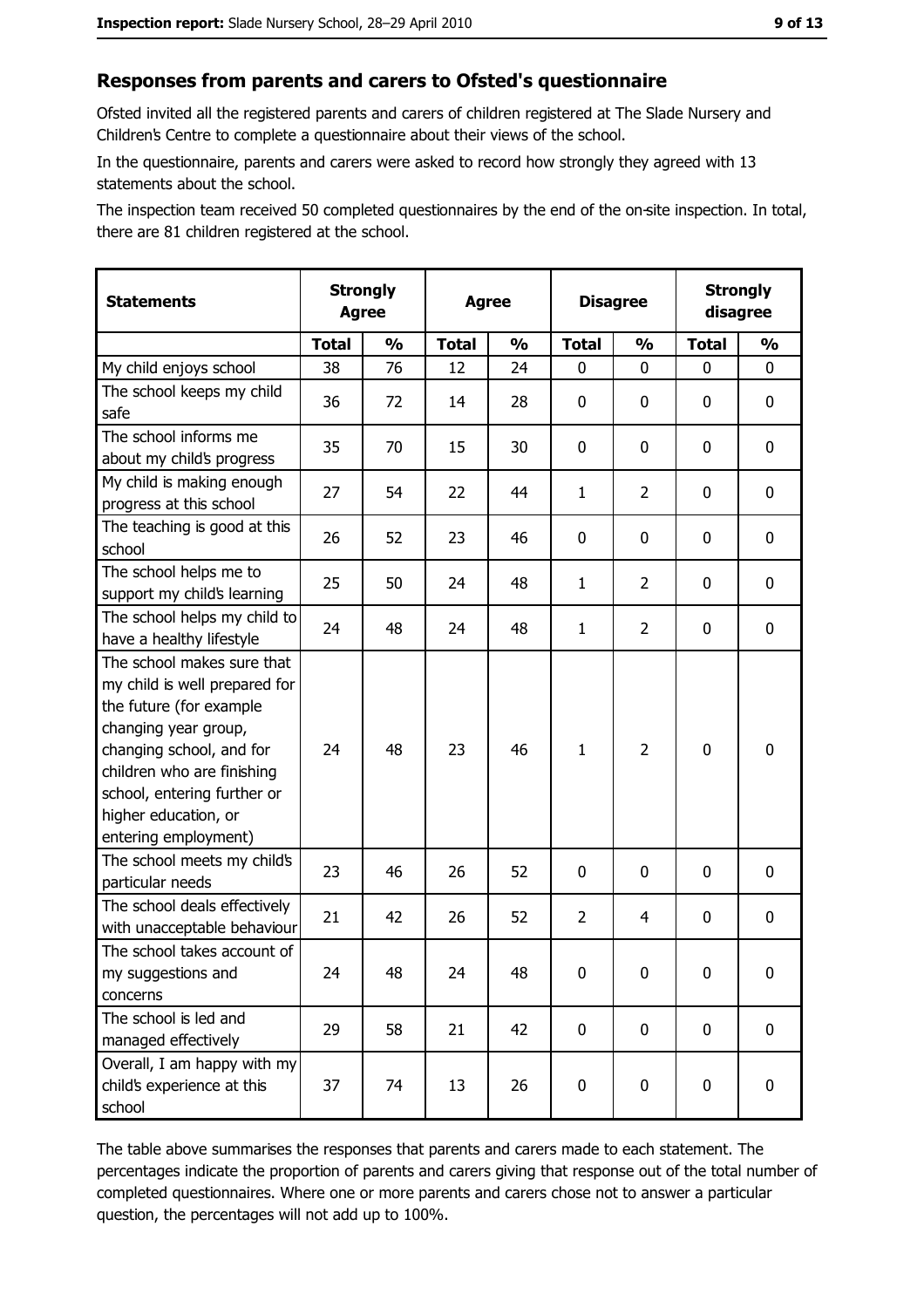## Glossary

| Grade   | <b>Judgement</b> | <b>Description</b>                                                                                                                                                                                                                       |
|---------|------------------|------------------------------------------------------------------------------------------------------------------------------------------------------------------------------------------------------------------------------------------|
| Grade 1 | Outstanding      | These features are highly effective. An oustanding<br>school provides exceptionally well for its children's<br>needs.                                                                                                                    |
| Grade 2 | Good             | These are very positive features of a school. A school<br>that is good is serving its children well.                                                                                                                                     |
| Grade 3 | Satisfactory     | These features are of reasonable quality. A satisfactory<br>school is providing adequately for its children.                                                                                                                             |
| Grade 4 | Inadequate       | These features are not of an acceptable standard. An<br>inadequate school needs to make significant<br>improvement in order to meet the needs of its children.<br>Ofsted inspectors will make further visits until it<br><i>improves</i> |

### What inspection judgements mean

#### **Overall effectiveness of schools**

|                       | Overall effectiveness judgement (percentage of<br>schools) |      |                     |                   |
|-----------------------|------------------------------------------------------------|------|---------------------|-------------------|
| <b>Type of school</b> | <b>Outstanding</b>                                         | Good | <b>Satisfactory</b> | <b>Inadequate</b> |
| Nursery schools       | 51                                                         | 45   | 0                   | 4                 |
| Primary schools       | 6                                                          | 41   | 42                  | 10                |
| Secondary schools     | 8                                                          | 34   | 44                  | 14                |
| Sixth forms           | 10                                                         | 37   | 50                  | 3                 |
| Special schools       | 32                                                         | 38   | 25                  | 5                 |
| Pupil referral units  | 12                                                         | 43   | 31                  | 14                |
| All schools           | 9                                                          | 40   | 40                  | 10                |

New school inspection arrangements were introduced on 1 September 2009. This means that inspectors now make some additional judgements that were not made previously.

The data in the table above is for the period 1 September to 31 December 2009 and is the most recently published data available (see www.ofsted.gov.uk). Please note that the sample of schools inspected during the autumn term 2009 was not representative of all schools nationally, as weaker schools are inspected more frequently than good or outstanding schools.

Percentages are rounded and do not always add exactly to 100. Secondary school figures include those that have sixth forms, and sixth form figures include only the data specifically for sixth form inspection judgements.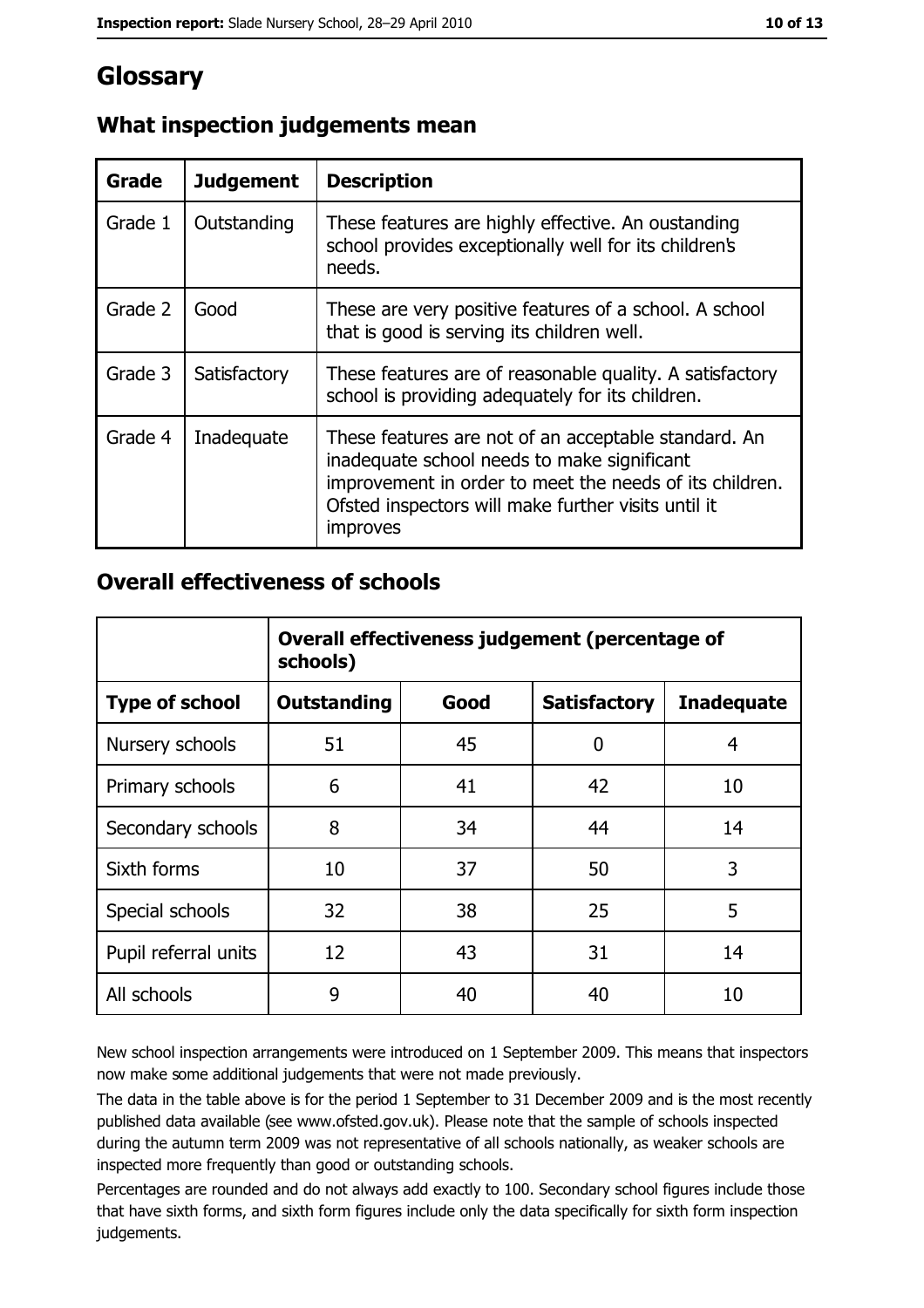## **Common terminology used by inspectors**

| Achievement:               | the progress and success of a child in their<br>learning and development.                                                                                                                                                                                                                                                                                                                                        |
|----------------------------|------------------------------------------------------------------------------------------------------------------------------------------------------------------------------------------------------------------------------------------------------------------------------------------------------------------------------------------------------------------------------------------------------------------|
| Attainment:                | in other phases of school, for example<br>primary schools, attainment is the<br>standard of the pupils' work shown by test<br>and examination results and in lessons.<br>However, there is no national average for<br>three- and four-year-olds. Therefore, in<br>inspections of nursery schools, inspectors<br>take account of expectations in the<br>age-related bands of the Early Years<br>Foundation Stage. |
| Capacity to improve:       | the proven ability of the school to<br>continue improving. Inspectors base this<br>judgement on what the school has<br>accomplished so far and on the quality of<br>its systems to maintain improvement.                                                                                                                                                                                                         |
| Leadership and management: | the contribution of all the staff with<br>responsibilities, not just the headteacher,<br>to identifying priorities, directing and<br>motivating staff and running the school.                                                                                                                                                                                                                                    |
| Learning:                  | how well children acquire knowledge,<br>develop their understanding, learn and<br>practise skills and are developing their<br>competence as learners.                                                                                                                                                                                                                                                            |
| Overall effectiveness:     | inspectors form a judgement on a school's<br>overall effectiveness based on the findings<br>from their inspection of the school. The<br>following judgements, in particular,<br>influence what the overall effectiveness<br>judgement will be.                                                                                                                                                                   |
|                            | The school's capacity for sustained<br>improvement.<br>Outcomes for individuals and groups<br>of children.<br>The quality of teaching.<br>The extent to which the curriculum<br>٠<br>meets children's needs, including<br>where relevant, through partnerships.<br>The effectiveness of care, guidance<br>and support.                                                                                           |
| Progress:                  | the rate at which children are learning in<br>nursery sessions and over longer periods<br>of time.                                                                                                                                                                                                                                                                                                               |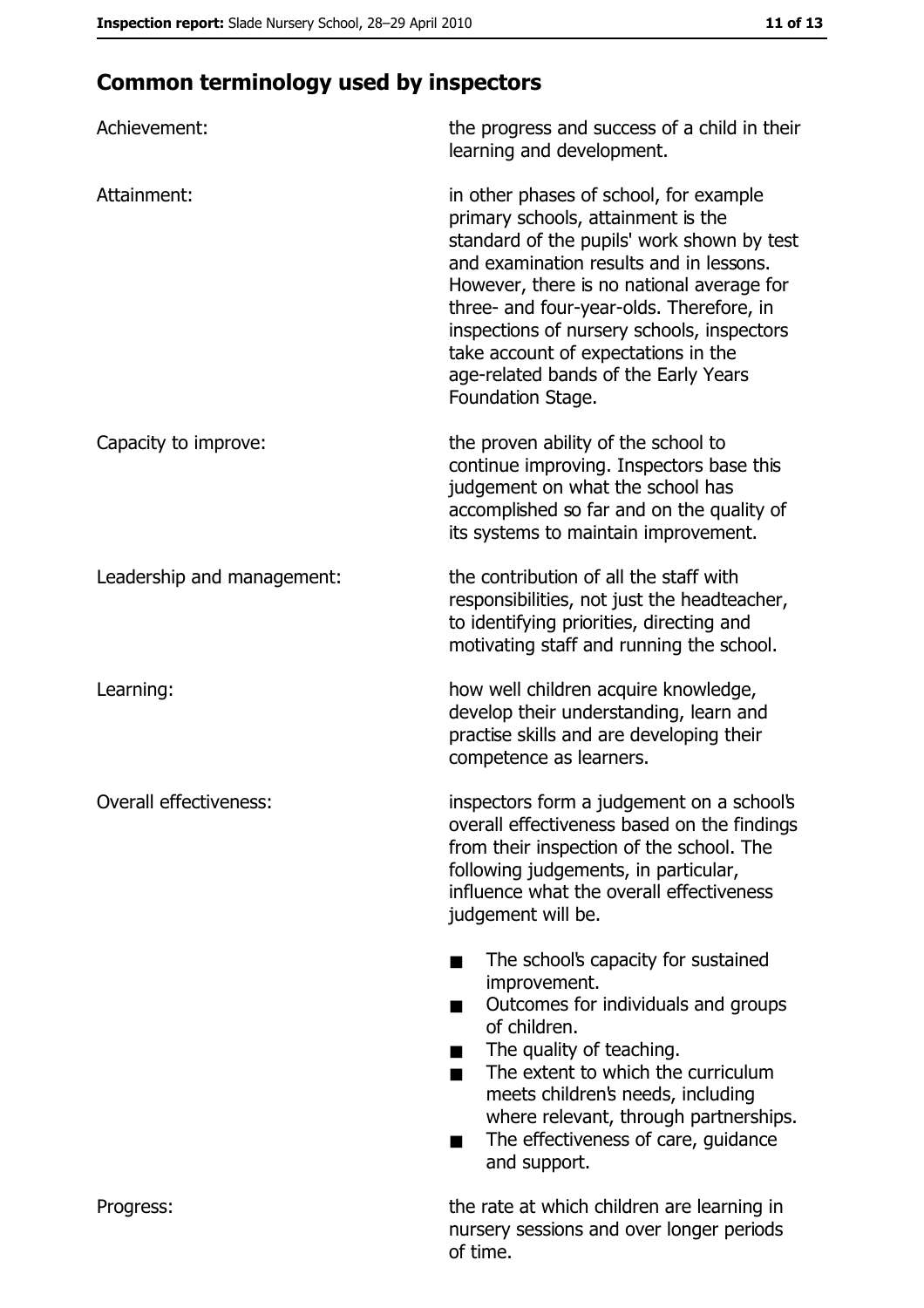This letter is provided for the school, parents and carers to share with their children. It describes Ofsted's main findings from the inspection of their school.



30 April 2010

Dear Children

Inspection of The Slade Nursery and Children's Centre, Oxford OX3 8QQ

We really enjoyed visiting you and I am writing to thank you for two very happy days. I particularly enjoying seeing how much fun you all have and meeting George the duckling.

These are the things we found out.

- Your behaviour is excellent and you work and play very happily together.  $\blacksquare$
- You are taught well and your activities are fun and interesting.  $\blacksquare$
- Your headteacher is a brilliant leader and together with the staff makes sure you  $\blacksquare$ learn a lot of new things.
- You are given many exciting things to do and have lots of visitors. You love all the  $\blacksquare$ chances you are given for digging, cooking, painting, sticking and running. You also love the songs and stories the adults teach you.
- You do a great deal for vourselves by making good choices about what you want to  $\blacksquare$ learn. You do a lot for other people too, by tidying up.
- The adults keep you very safe and you learn to eat healthily and enjoy playing  $\blacksquare$ outside and are very good at going along the monkey bars.
- Your parents and carers love your centre as much as you do because it helps your  $\blacksquare$ whole family as well as you.

We have asked the adults to work and talk to you all the time so that you learn even more. You can help by always being kind and by behaving well as you do now.

We wish you and your families all the very best for the future.

Yours sincerely

Joyce Cox

Lead inspector